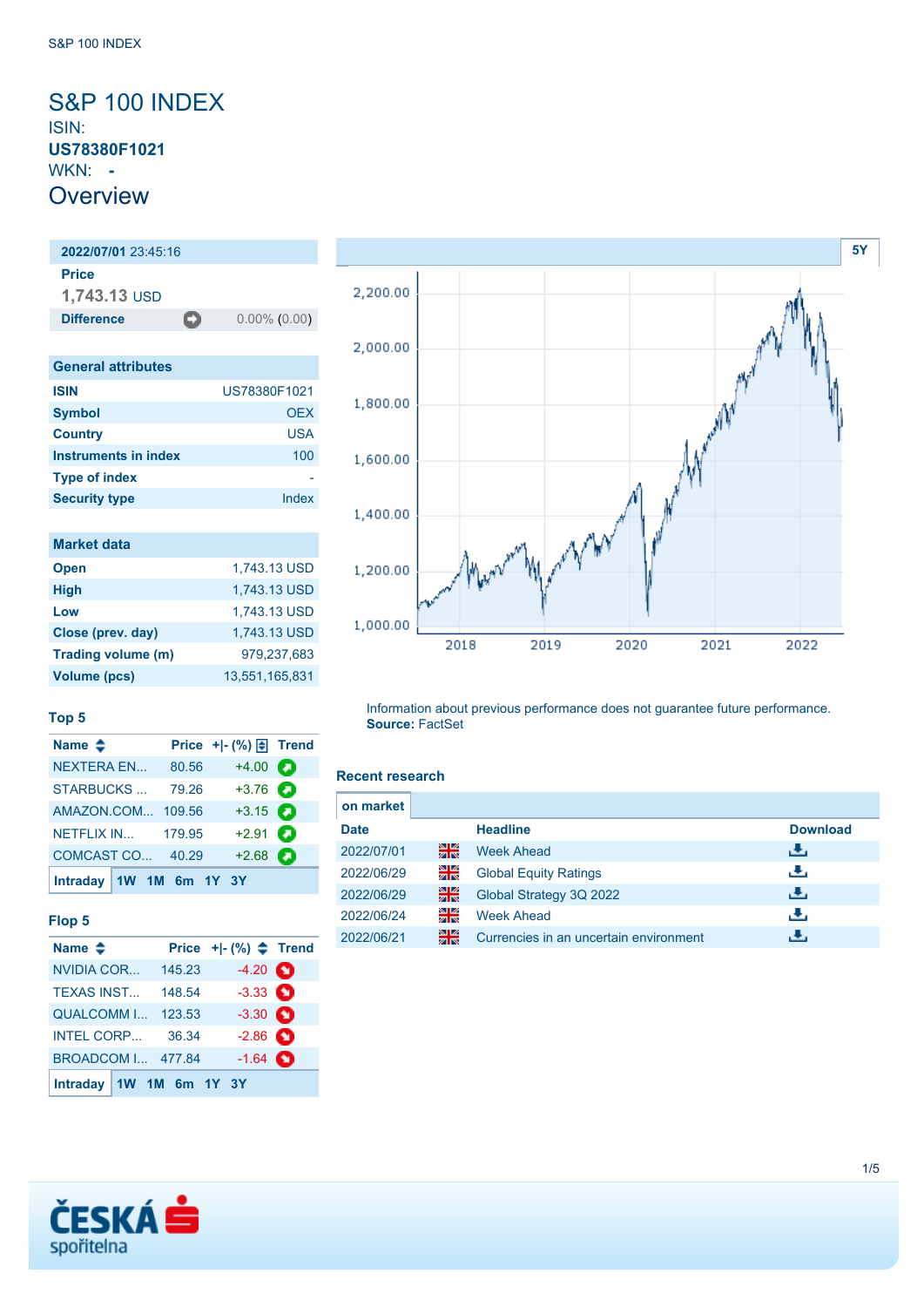| <b>Futures and Options</b> |  |
|----------------------------|--|
| <b>Related Futures</b>     |  |
| <b>Related Options</b>     |  |

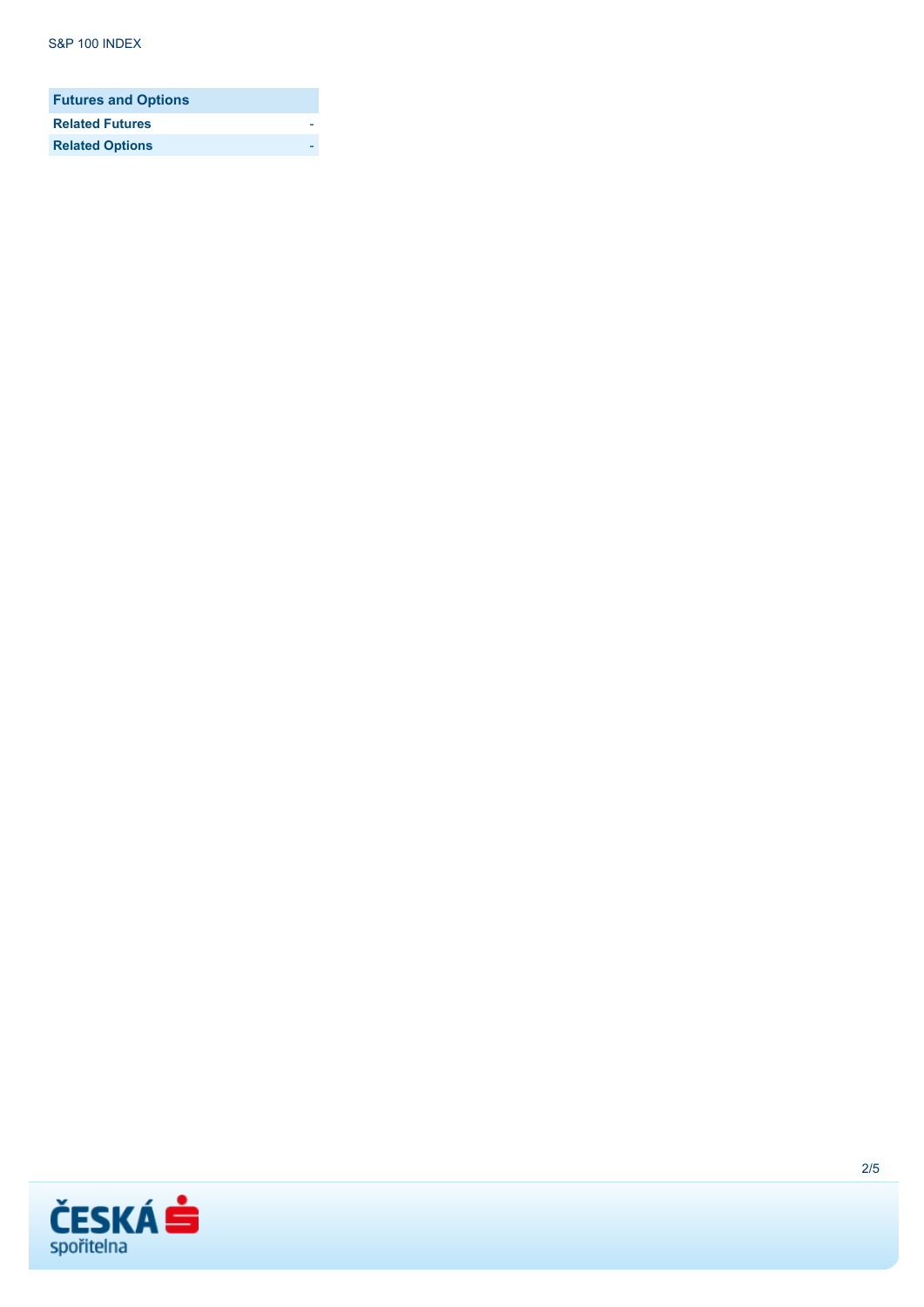## **Details**

**2022/07/01** 23:45:16

**Price**

**1,743.13** USD

**Difference 0.00% (0.00)** 

| <b>General attributes</b> |              |
|---------------------------|--------------|
| <b>ISIN</b>               | US78380F1021 |
| <b>Symbol</b>             | OFX          |
| <b>Country</b>            | USA          |
| <b>Security type</b>      | Index        |
| Instruments in index      | 100          |

| <b>Market data</b>  |                |
|---------------------|----------------|
| <b>Open</b>         | 1,743.13 USD   |
| <b>High</b>         | 1,743.13 USD   |
| Low                 | 1,743.13 USD   |
| Close (prev. day)   | 1,743.13 USD   |
| Trading volume (m)  | 979,237,683    |
| <b>Volume (pcs)</b> | 13,551,165,831 |

## **[5Y](#page-0-0)** 2,200.00 2,000.00 1,800.00 1,600.00  $\mathcal{N}$ 1,400.00 1,200.00 1,000.00 2018 2019 2020 2021 2022

### **Performance and Risk**

|                   | 6 <sub>m</sub>  | 1Y                           | <b>3Y</b> |
|-------------------|-----------------|------------------------------|-----------|
| <b>Perf</b> (%)   |                 | $-21.22\% -12.54\% +31.74\%$ |           |
| Perf (abs.)       | -469.55 -249.99 |                              | $+419.97$ |
| <b>Beta</b>       |                 |                              |           |
| <b>Volatility</b> | 26.13           | 20.61                        | 24.50     |

Information about previous performance does not guarantee future performance. **Source:** FactSet

| <b>Price data</b>                           |                              |
|---------------------------------------------|------------------------------|
| Ø price 5 days   Ø volume 5 days (pcs.)     | 1,739.18 USD (1,020,512,919) |
| Ø price 30 days   Ø volume 30 days (pcs.)   | 1,781.50 USD (1,158,840,479) |
| Ø price 100 days   Ø volume 100 days (pcs.) | 1,914.27 USD (1,170,734,229) |
| Ø price 250 days   Ø volume 250 days (pcs.) | 2,016.37 USD (1,081,223,774) |
| <b>YTD High   date</b>                      | 2,227.86 USD (2022/01/04)    |
| <b>YTD Low   date</b>                       | 1,657.86 USD (2022/06/16)    |
| 52 Weeks High   date                        | 2,227.86 USD (2022/01/04)    |
| 52 Weeks Low   date                         | 1,657.86 USD (2022/06/16)    |

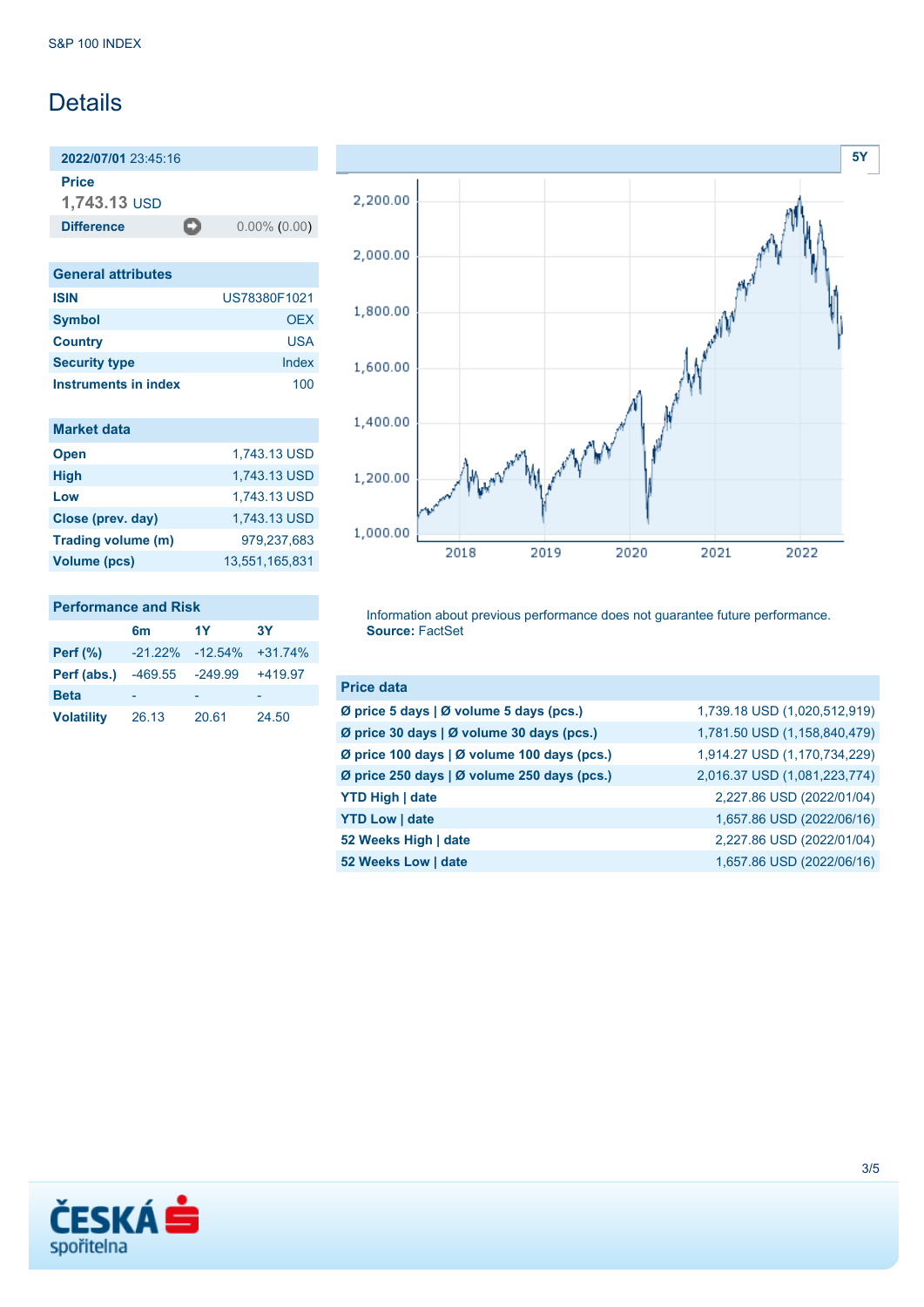# **Composition**

#### Page 1 of 4  $<< <$  $>$   $>$

| Name $\triangle$<br><b>ISIN</b>                  | <b>Price</b> | Diff % $\triangleq$<br>$Diff +/-$ | Performance $\clubsuit$ | <b>Date</b><br><b>Time</b> | Turnover Pc. ♦<br>Turnover Money ♦ |
|--------------------------------------------------|--------------|-----------------------------------|-------------------------|----------------------------|------------------------------------|
| <b>3M COMPANY</b><br>US88579Y1010                | 128.49       | $-0.71%$<br>$-0.92$               |                         | 22/07/01<br>22:03:34       | 3.720.829<br>477,260,592.31        |
| <b>ABBOTT LABORATORIES</b><br>US0028241000       | 110.22       | 1.45%<br>1.57                     | Ī                       | 22/07/01<br>22:03:34       | 3,291,666<br>360, 323, 827.69      |
| <b>ABBVIE INC.</b><br>US00287Y1091               | 153.80       | 0.42%<br>0.64                     |                         | 22/07/01<br>22:04:32       | 4,619,958<br>706,499,429.88        |
| <b>ACCENTURE PLC</b><br>IE00B4BNMY34             | 280.65       | 1.08%<br>3.00                     | Ħ                       | 22/07/01<br>22:00:01       | 2,400,164<br>672,944,534.32        |
| ADOBE INC.<br>US00724F1012                       | 368.48       | 0.66%<br>2.42                     |                         | 22/07/01<br>22:00:01       | 2,471,735<br>903, 121, 412.88      |
| ALPHABET INC. CLASS C<br>US02079K1079            | 2,181.62     | $-0.27%$<br>$-5.83$               |                         | 22/07/01<br>22:00:00       | 1,551,394<br>3,361,308,290.00      |
| ALTRIA GROUP INC.<br>US02209S1033                | 42.25        | 1.15%<br>0.48                     |                         | 22/07/01<br>22:03:32       | 8,109,559<br>340,296,210.99        |
| AMAZON.COM INC.<br>US0231351067                  | 109.56       | 3.15%<br>3.35                     |                         | 22/07/01<br>22:00:01       | 73,021,171<br>7,905,072,062.16     |
| AMERICAN EXPRESS CO<br>US0258161092              | 140.40       | 1.28%<br>1.78                     |                         | 22/07/01<br>22:04:44       | 2,625,268<br>366,018,775.59        |
| AMERICAN INTERNATIONAL GR<br>US0268747849        | 52.02        | 1.74%<br>0.89                     |                         | 22/07/01<br>22:00:02       | 3,363,600<br>173,802,115.03        |
| <b>AMERICAN TOWER CORP</b><br>US03027X1000       | 258.40       | 1.10%<br>2.81                     |                         | 22/07/01<br>22:00:01       | 1,363,377<br>350,724,442.04        |
| <b>AMGEN INC.</b><br>US0311621009                | 245.55       | 0.92%<br>2.25                     | I                       | 22/07/01<br>22:00:01       | 2,745,504<br>670,814,581.10        |
| <b>APPLE INC</b><br>US0378331005                 | 138.93       | 1.62%<br>2.21                     |                         | 22/07/01<br>22:00:00       | 71,051,552<br>9,767,979,196.30     |
| AT&T INC.<br>US00206R1023                        | 21.31        | 1.67%<br>0.35                     |                         | 22/07/01<br>22:03:08       | 32,762,530<br>693,869,446.13       |
| <b>BANK OF AMERICA CORP.</b><br>US0605051046     | 31.56        | 1.38%<br>0.43                     | ▋                       | 22/07/01<br>22:00:01       | 40,236,080<br>1,257,159,961.21     |
| <b>BANK OF NEW YORK MELLON C</b><br>US0640581007 | 42.42        | 1.70%<br>0.71                     | E                       | 22/07/01<br>22:04:35       | 2,891,031<br>121,481,927.91        |
| <b>BERKSHIRE HATHAWAY INC. C</b><br>US0846707026 | 277.50       | 1.64%<br>4.48                     | ٦                       | 22/07/01<br>22:03:13       | 3,668,568<br>1,010,845,492.41      |
| <b>BLACKROCK INC.</b><br>US09247X1019            | 616.70       | 1.26%<br>7.66                     | ▋                       | 22/07/01<br>22:00:02       | 502,755<br>308,509,983.48          |
| <b>BOEING CO., THE</b><br>US0970231058           | 139.84       | 2.28%<br>3.12                     |                         | 22/07/01<br>22:00:01       | 7,627,130<br>1,058,217,324.02      |
| <b>BOOKING HOLDINGS INC.</b><br>US09857L1089     | 1,767.98     | 1.09%<br>18.99                    | I                       | 22/07/01<br>22:00:01       | 356,287<br>625,334,604.47          |
| <b>BRISTOL-MYERS SQUIBB CO.</b><br>US1101221083  | 76.84        | $-0.21%$<br>$-0.16$               |                         | 22/07/01<br>22:00:02       | 10,882,707<br>831,955,059.02       |
| <b>BROADCOM INC.</b><br>US11135F1012             | 477.84       | $-1.64%$<br>$-7.97$               |                         | 22/07/01<br>22:00:01       | 2.131.693<br>1,013,790,267.38      |
| CAPITAL ONE FINANCIAL COR<br>US14040H1059        | 106.82       | 2.52%<br>2.63                     |                         | 22/07/01<br>22:00:02       | 1,536,780<br>162,791,502.15        |